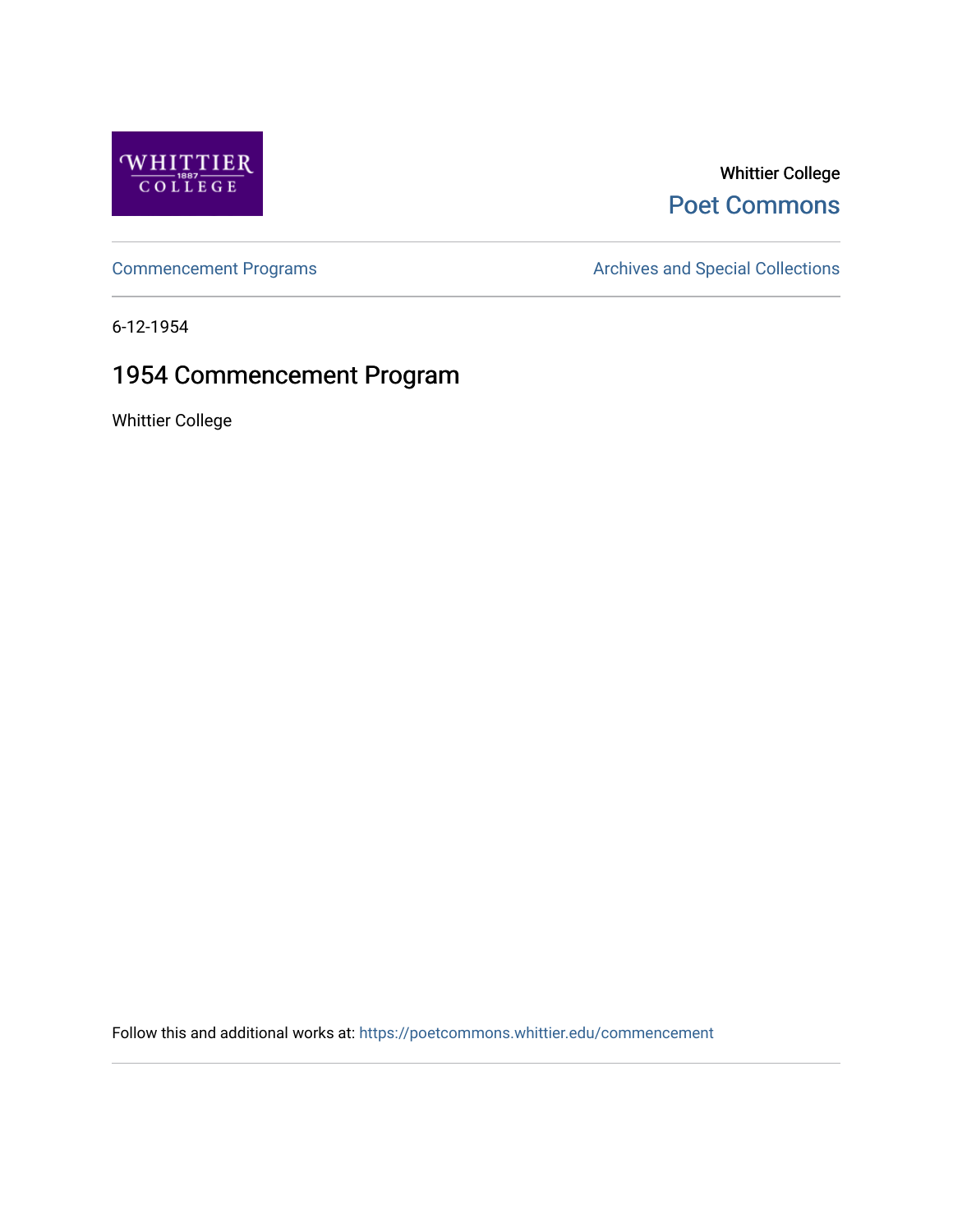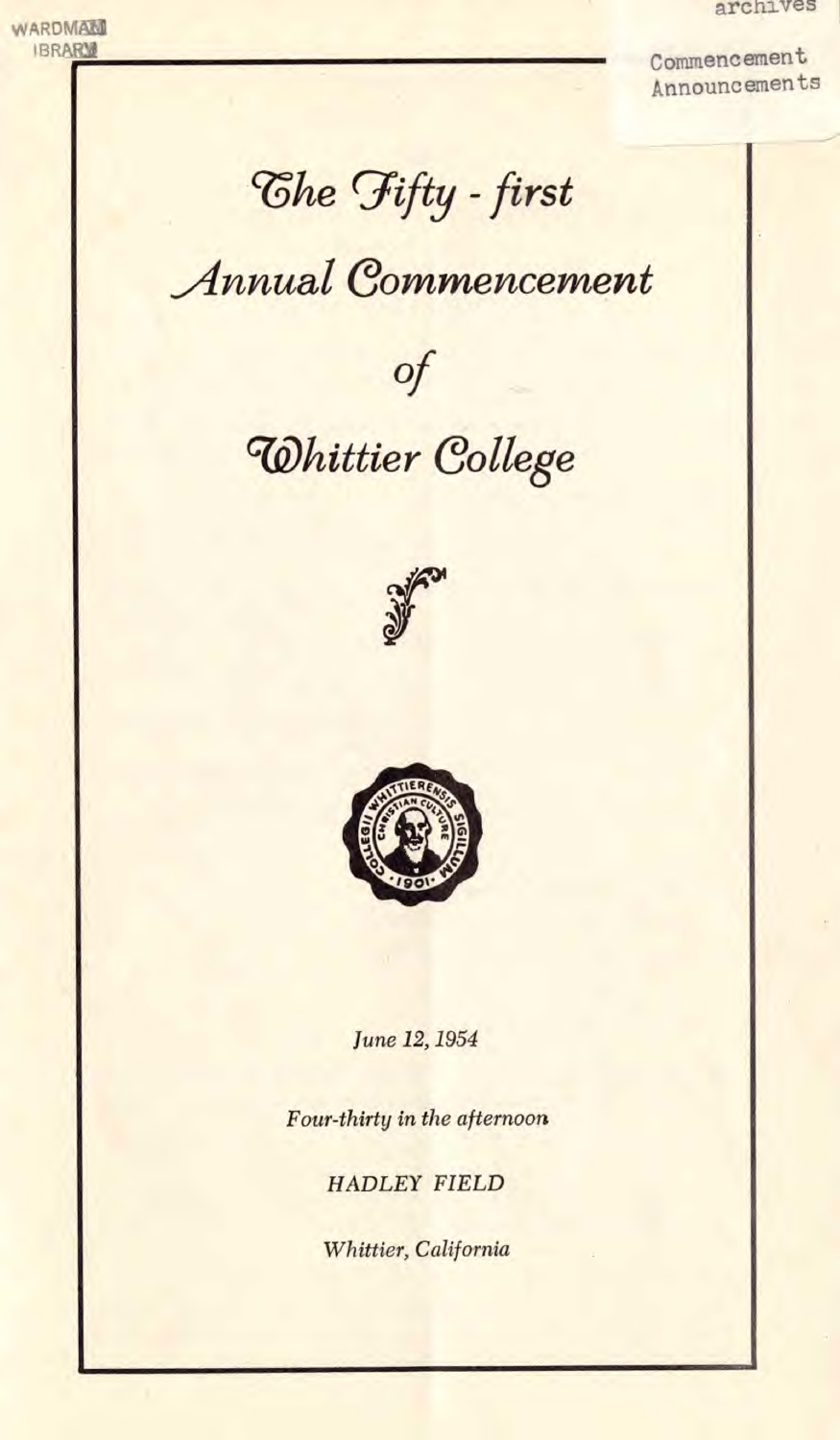# 3'rogram

PROCESSIONAL—"Pomp and Circumstance" Elgar March from "Athalie"................. Mendelssohn Eugene Al. Riddle, M.A., Organist Assistant Professor of Music

INVOCATION.....................The Rev. Lawrence E. Warren, Th.D. (Audience seated) Minister, First Methodist Church, San Fernando

ADDRESS The Honorable Richard M. Nixon, A.B., LL.B. Vice President of the United States

COMMENCEMENT CHARGE Hubert H. Semans, Ph.D. Specialist in Higher Education, California State Department of Education

THE CONFERRING OF DEGREES........... Paul S. Smith, Ph.D. President of the College

SENIOR CANDIDATES—Harold F. Spencer, Ph.D. Dean of the College GRADUATE CANDIDATES—H. Randolph Pyle, Ph.D. Chairman of the Committee on Graduate Studies

HONORARY DEGREE—W. Roy Newsom, Ph.D. Chairman of the Committee on Honorary Degrees

AWARDING OF HONOR SCHOLARSHIPS Ashton M. Otis President, Board of Trustees

ANNOUNCEMENT OF AWARDS

THE WALTER FRIAR DEXTER AWARD THE HAYDEN ALMENDINGER AWARD

ALMA MATER

(Words on back of program)

BENEDICTION The Rev. Arlie W. Hoelscher, B.D. Minister, Woodruff Community Church E. and R., Long Beach

RECESSIONAL—"Festival Postlude" Gounod

BENJAMIN C. WH1TTEN, Ph.D., JOHN H. BRIGHT, Ed.D., Marshals The. Assistant Marshals—Members of the Cap and Gown and the College Knights; Ushers—Honorary Student Service Groups (Junior Sponsors, Senior Counselors, Sosecos, Squires); The Flag-Bearers—President of the Associated Students (The American Flag), President of the Junior Class (The United Nations Flag), President of the Sophomore Class (The Christian Flag), President of the Freshman Class (The Whittier College Flag).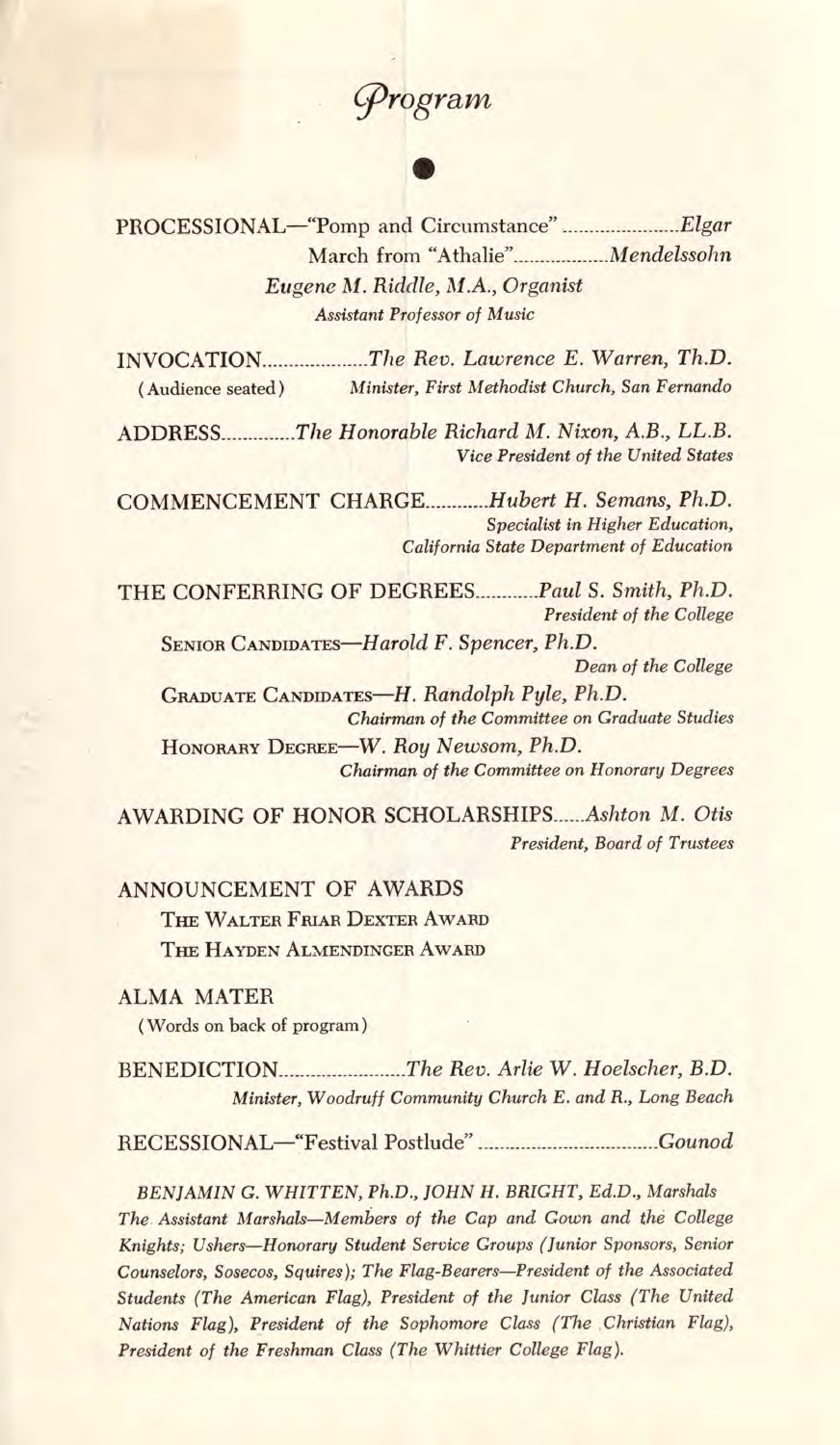DOCTOR OF LAWS (honorary)

Richard Milhous Nixon (A.B., Whittier College; LL.B., Duke University)

> **0 0 0**  MASTER OF ARTS

SEPTEMBER, 1953

Martha Oglesby Russell (A.B., Whittier College)

Robert Tuttle (A.B., Whittier College)

JUNE, 1954

John R. Boyes (A.B., Whittier College)

Charles Edward Dickson, Jr. (A.B., Whittier College)

> John Carman Groeling (A.B., Pasadena College)

Charles B. Kendle (A.B., Whittier College)

George B. Sowa (A.B., Whittier College)

ö

### MASTER OF EDUCATION

# SEPTEMBER, 1953

Jean N. Guthrie (A.B., Whittier College; B.M., Whittier College)

JANUARY, 1954

Helen E. Fuquay (B.Ed., Whittier College)

William Coyle Saunders (A.B., Whittier College)

JUNE, 1954

George Franklin Chisler (A.B., Whittier College)

Richard John Lee Covington (A.B., Doane College)

> Donald L. Hathcock (A.B., Whittier College)

James Gamaliel Hull (A.B., La Verne College)

Maren Alva Leonard (B.Ed., University of California at Los Angeles)

> Katharine Patricia Morris (A.B., Whittier College)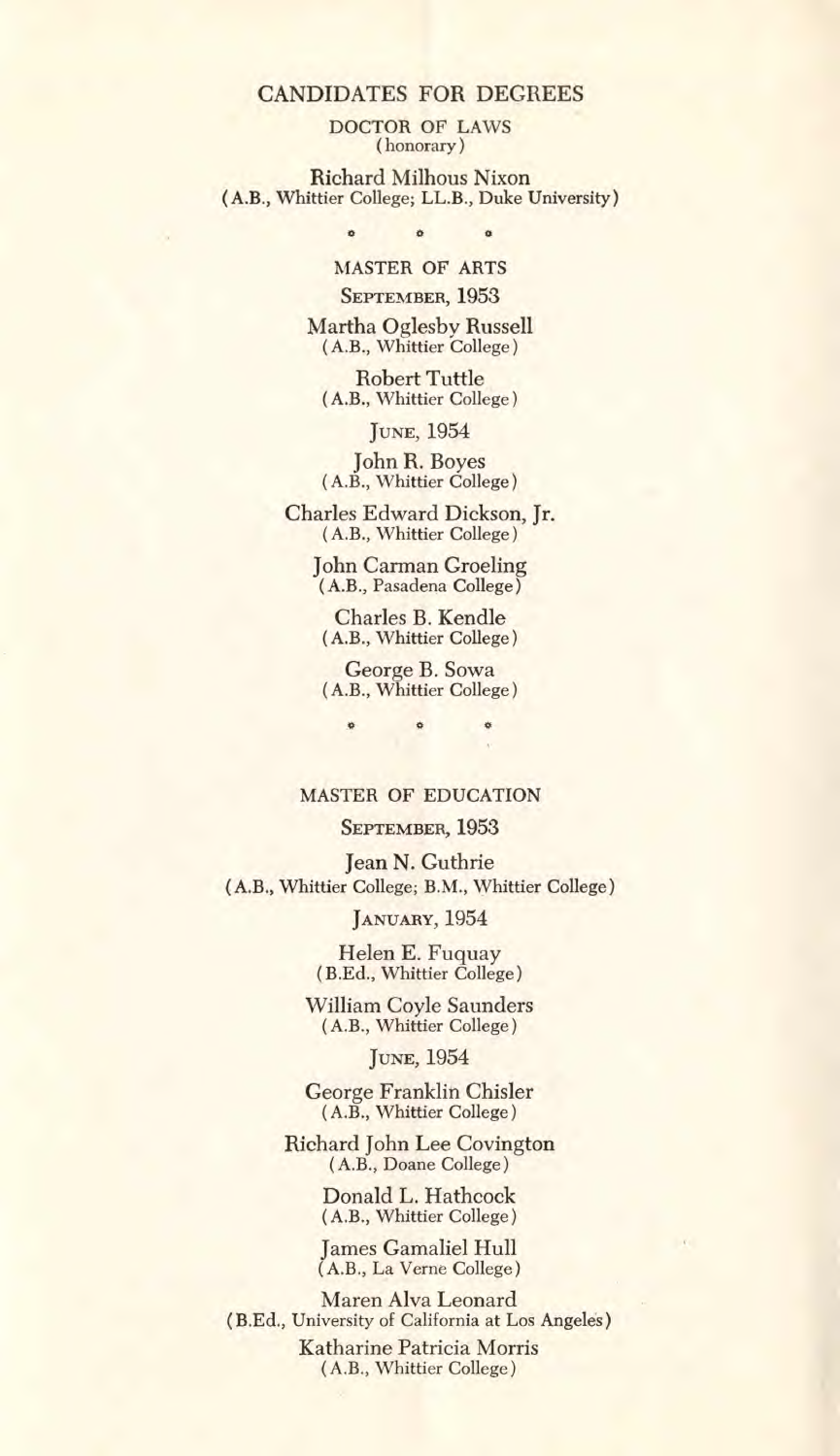### MASTER OF EDUCATION

JUNE, 1954 (Continued)

Craig Greenhaigh Olson (A.B., Whittier College)

Samuel B. Sornborger (A.B., Whittier College)

Thomas Denver Wood (A.B., Whittier College)

# \* 0 \* MASTER OF SCIENCE

#### JUNE, 1954

Lucius Wesley Gaddis (A.B., Whittier College) **0 0 0** 

# CANDIDATES FOR DEGREES BACHELOR OF ARTS

#### JANUARY

Rosalie Clara Abacherli Joyce La Priel Adams Phyllis Nielsen Austin B. Allen Bertoglio \*William Edward Brown Barbara Douglas Cole Carlos Clifford Croffoot Robert Dean De Cocker Ethel Juliana Dilbeck Joan Fay Dreyer Corrinne Geduldig Driver Clara Barbara Duskin LeRoy C. Eisenbise \*Joan Arlene Floyd Edmond Robert Foltzer Arend J. Franken Vivian P. Schulte Gardner Betty Rose Clines Helen Kimball Grundy Barbara Creighton Gwartney William D. Hill, Jr. Beverly Jean Hord Richard Ralph Jackman Roy Erick Johnson Marilyn Jean Jones

Carol Evans Keck Thomas Arley McClintock Kendall Shenora Victoria Kirishian Marylyn A. Kohlenberger John A. Kulp, Jr. Eleanor Votaw Lucy O. Howard Lucy, Jr. Shirley Anne Lyall \*\*\*Jack R. McCarthy Ray W. McMullen Marilyn Ruth Miller Robert Andrew Moritz John Joseph Mottola Shirley Nash Joan Rice Ernest L. Sahagun Philip Eugene Spivey Charles Burman Stroud Taeko Uemura James Minor Watson Edward Loyd Whittemore Verne Avers Willman Charles Spence Wilson Richard Stanley Zimmerman

#### **JUNE**

Herbert Irving Abrams James Floyd Ackley "Elizabeth Ann Adams Alex Samuel Alacche Gary Lane Anderson Lora Jane Arnold Robert Charles Bacon Howard Eugene Bagley, Jr. Sara Juretta Bardeen Craig Iman Barker Barbara Ann Barnhart Willard Earl Beauchamp Helen Marion Bell Mildred Pauline Blankenship \*Russell Aubrey Bonham Edward Nathaniel Bradley

Donald Cameron Bransby, Jr. Beverly Dale Butler Robert William Capps Alice Carpenter Susan Carol Carpenter Phyllis Arden Chutuk \*\* Donald N. Cogburn Eleanore Lucile Combs Lela Winifred Combs Marjorie Jane Conley Margot Mary Coons Kathleen Norris Davis Joan Marie Demonet James Hardin Dewhirst George Shaffer Dibelka Agnes Anna DiScala

\*With honors. \*\*\*With high honors. \*\*\* With highest honors.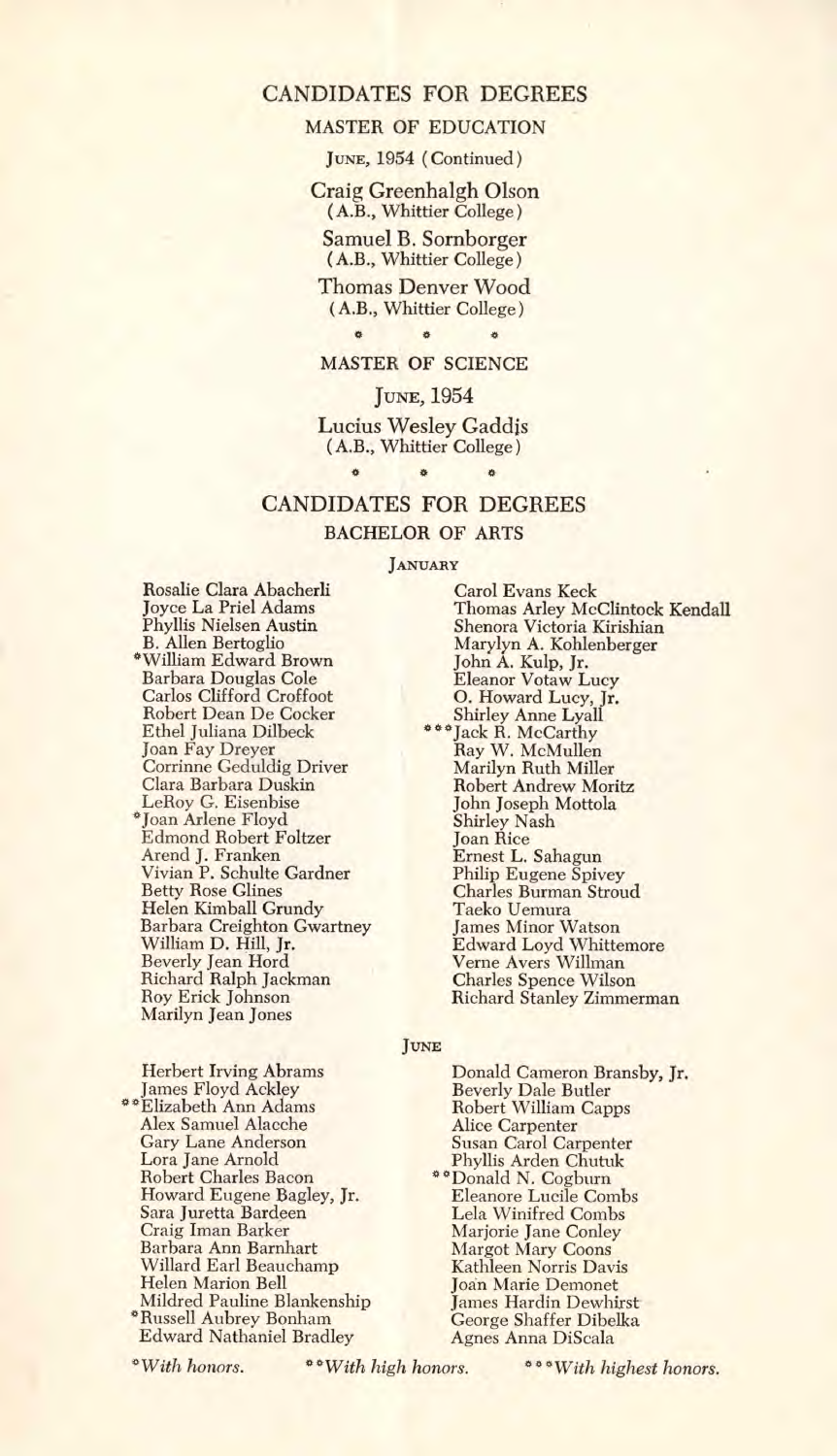#### BACHELOR OF ARTS

JUNE (Continued)

Robert Walla Dunham Harold W. Eagan Helen King Eredia \*\*\*Betty Joy Escher Harold W. Farr Donald Loren Finch Joyce Darlene Frank Roberta Ann Frantz Donna Joy Fratt James Harris Fretz John Wesley Gattis VI Ralph E. Gentry Merrilyn Thompson Gilbert Ann G. Gollands \*Cary Bernard Goodpasture Aletha Gray Diane Gregory Anitxa Blythe Haggard Phyllis Marie Hamann Louis Edward Hansen Delores Mae Hanson Du Vello Hanson Lynn Denise Hardy Gerald Allan Hartman Frances L. Harvey Beatrice Joan Hearn Jeanne Alicemae Heikkinen 'John Howard Hergesheimer Leota May Hitt Carol Joan Hochuli Patricia J. Spaulding Huffman \*Arlis Jewel Ihnen Arthur Burney Ihnen Carl Raymond Johnson Marvin Clair Johnson Robert L. Johnson "Evelyn Myrle Jones. Ronald Kincaid Jones Patricia Ann Josten Warren William Kalk \* \*Phyllis Ann Kauffman Ruth Wilma Keatley Robert Allan Keck Muriel Keller Robert D. Kessinger Dwayne Keyes John W. King<br>William Franklin Kleese Beverly Jean Kohn Lorraine Kuck Richard Kay Lantz L. William Lawson George C. Lehmann Robert D. Liverman Carol R. McEwen Mary Maureen McGarry John W. Marshall Rudolph Meoli

**Ralph Montgomery** Clara Carpenter Morgan Jessie Farr Muir Edith Ann Mushrush Donna Lee Noble Arthur D. Norcross, Jr. Boone Bailey Owens Wayne Curtis Packer Phyllis Dawn Parsons Melbourne Paul Patterson George Franklin Peckham Mary Jane Pelton Betty Jane Perkins David Lyell Phillips Emma Jane Phillips<br>John William Phillips, Jr. John Joseph Pia Shirley Adele Pickens **Anthony R. Pierno**<br>Carol F. Pierson Louie Pontrelli Velma Jean Pridham Theodore Edward Rasmussen, Jr. Margaret A. Rayburn Joan Reece Lorraine Maebelle Reed Lorna June Rennison Marilyn Keiser Ridgeway Barbara Joyce Roberts \*Sylvia May Rockwell Ruth Ann Roewekamp George D. Schlagel Sally V. Scott Nell F. Sharp Myron Gene Slattery Nancy Smith<br>Hans Walter Spiri Concha J. Stewart Geraldine Diane Stowe Beverly J. Tester<br>Brigid O'Sullivan Thomas Richard James Thorman William Stuart Tuttle Louis Bennett Vogt Jacqulyn Ann Wadeson Loretta Mae Warren Laura Augusta Watkins Virginia Zoe Weaver William M. Weinell Don Kenyon Wells Phyllis Joy Weyand Regina May Leonard Wheeler Mary Alice Whitney Donna Craven Wilson Montgomery King Winkler Rosemary Lee Woodbridge Nancy Neil Word Harriet Ann Clepper Ziegler Harvey O'Neil Ziegler

\*With honors. \* \*With high honors. 0 0 \*with highest honors.